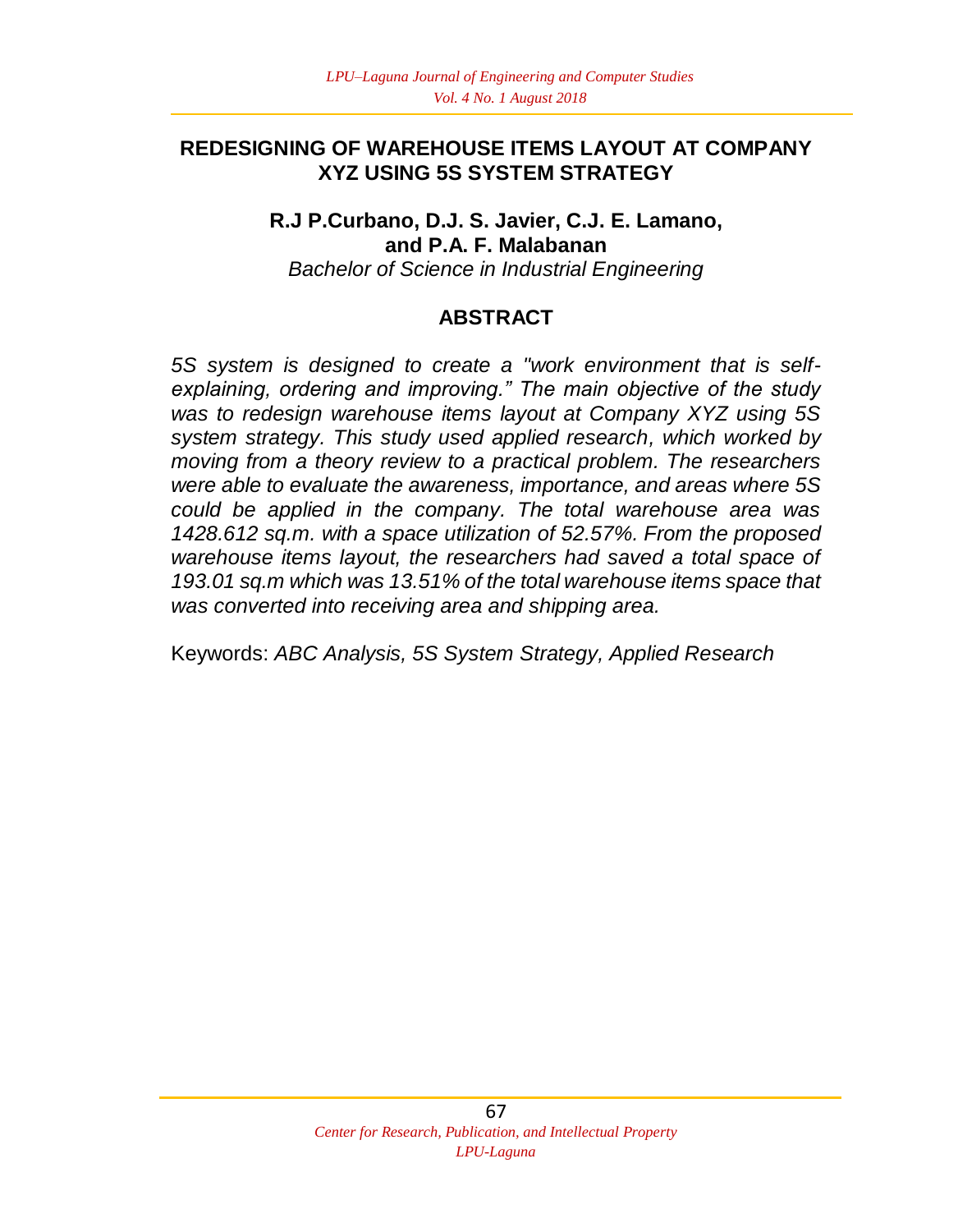#### **INTRODUCTION**

The foundation of each business organization is the warehouse management, one of the fundamental parts of supply chain management. It begins from order and receives well from supplier up to the following period of supply chain from discharging and conveying merchandise to the client. Today, warehouse management places a very significant role in company's success. It is one of the oldest activities related to production. It increased relevance in the last years, transfiguring it into a science with mathematical and computer models. It is a key factor for different companies to customer service and demand variability. [1]

Moreover, one of the most powerful Lean Manufacturing Tools and a cornerstone of any successful implementation is that of 5S. It is a simple tool for organizing your workplace in a clean, efficient, and safe manner to enhance your productivity, visual management and to ensure the introduction of standardized working. One of the most important factors of 5S is it makes problems immediately obvious.[2] The 5S system is a good starting point for all improvement efforts aiming to drive out waste from the manufacturing process and ultimately improve a company's bottom line by improving products and services, and lowering costs.[3]

The researchers improved the warehouse layout by using a 5s tool that maximized all the space. When the researchers visited the plant, the researchers observed that some boxes were outside their warehouse. Rearranging the products to match changes in demand helped minimize the negative impacts of seasonal demand and arrange the items by placing fast moving products at the front of the picking aisle. Maintain fast moving and high-sell inventory near the picking area of the facility will not consume too much time transferring it to the shipping dock of the warehouse.

The main purpose of this study was to apply the 5's system strategy to improve and maximize the warehouse items layout of Company XYZ.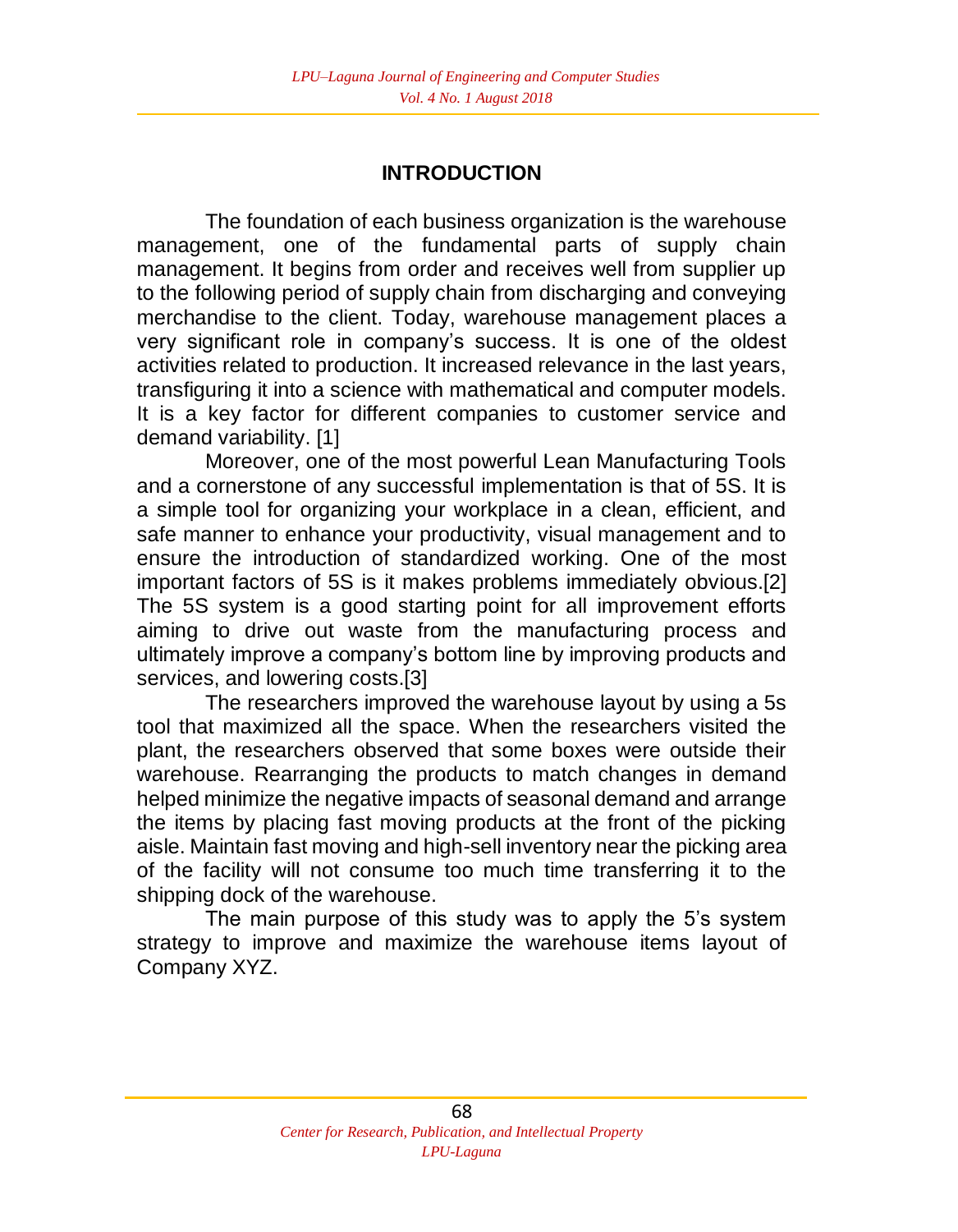# **Conceptual Framework**



Figure 1 shows the input whereas the researchers determined what was wrong in the warehouse layout design and identified the root causes, the process flow in the warehouse, the travel distance, and the transportation time, as well as to perform the process of data analysis and implementation. Furthermore, for the output, the knowledge and data acquired the researchers were able to improve and present new warehouse layout design. Lastly, for continuous improvement, the feedback followed.

### **Objectives of the Study**

The main objective of the study was to redesign warehouse items layout at Company XYZ using 5S system strategy. Specifically, it aimed to:

- 1. Analyze the existing warehouse items layout;
- 2. Determine the root cause of unorganized items utilization, using Why-Why Analysis; and
- 3. Propose solution to improve and maximize the warehouse items layout.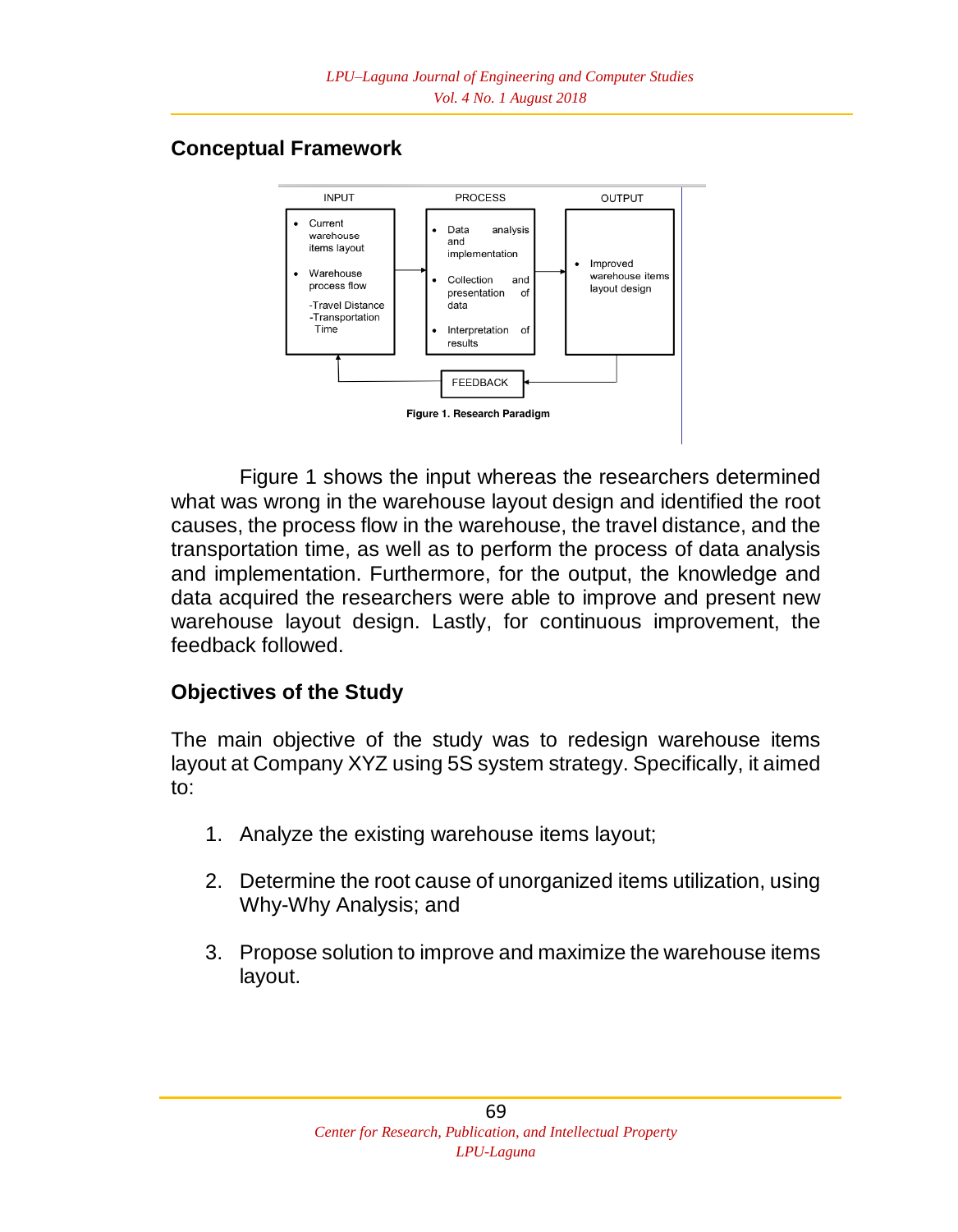# **METHODOLOGY**

This study used applied research that worked moving from a theory review to a practical problem. It started through interview and company observations to collect information about the questions and problems being study. From each data gathered, the researchers analyzed and interpreted them. Through this, the researchers were able to evaluate the awareness, importance, and areas where 5S can be applied in the company.

The researches divided the analyses of the data into two. First, analyses with the aim of characterized the current warehouse using 5S system strategy, number of orders, transportation time, and also, the travel distance. The second one analyzed with purpose of reaching the goal (ABC Analysis).



# **RESULTS AND DISCUSSION**

Figure 2. Existing Warehouse Items Layout

Figure 2 shows the existing warehouse items layout of Company XYZ. The researchers grouped each item in category with respect to ABC Analysis: A for fast moving item, B for slow moving items; and C for nonmoving items. Also, the researchers assigned color code to determine in where following items belong: orange for fast moving items, yellow for slow moving items, and green for non-moving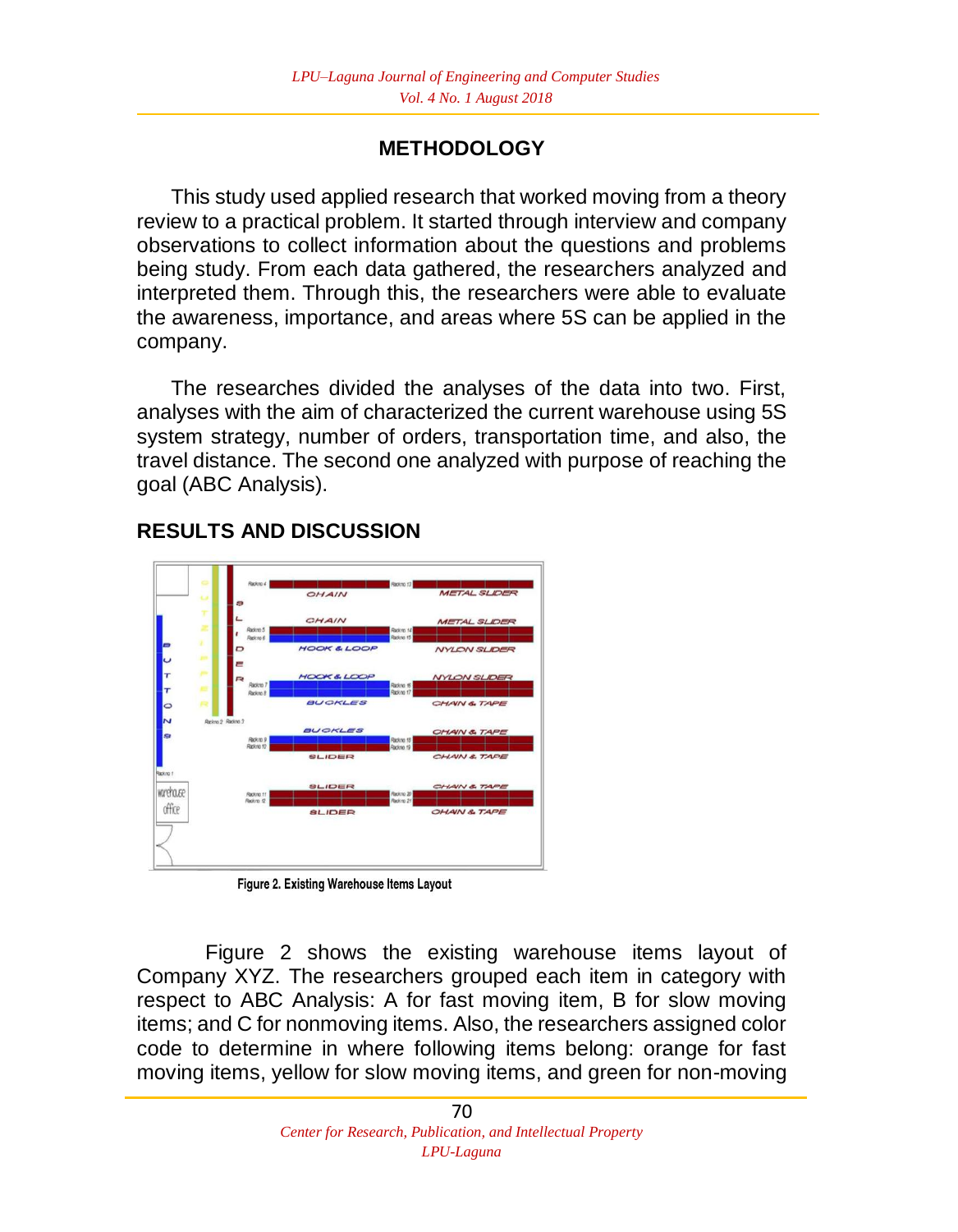items. Furthermore, fast moving items were consumed within a month, slow moving items were consumed within a year, and non-moving items had no consumption within a year.

#### **Existing Warehouse Items Space Utilization**



#### **Transportation Time and Travel Distance of Existing Warehouse Items Layout**

| <b>Items Category</b> | <b>Rack Number</b>      | Item           | Travel<br><b>Distance</b><br>(meters) | Transportation<br>Time<br>(minutes) |
|-----------------------|-------------------------|----------------|---------------------------------------|-------------------------------------|
| Fast Moving           | 3                       | Slider         | 29.1                                  | 0.36                                |
|                       | 4                       | Chain          | 44.25                                 | 0.55                                |
|                       | 5                       | Chain          | 44.25                                 | 0.55                                |
|                       | 10                      | Slider         | 28.05                                 | 0.35                                |
|                       | 11                      | Slider         | 28.05                                 | 0.35                                |
|                       | 12                      | Slider         | 21.6                                  | 0.27                                |
|                       | 13                      | Metal Slider   | 62.08                                 | 0.78                                |
|                       | 14                      | Metal Slider   | 62.08                                 | 0.78                                |
|                       | 15                      | Nylon Slider   | 56.68                                 | 0.71                                |
|                       | 16                      | Nylon Slider   | 56.68                                 | 0.71                                |
|                       | 17                      | Chain & Tape   | 51.28                                 | 0.64                                |
|                       | 18                      | Chain & Tape   | 51.28                                 | 0.64                                |
|                       | 19                      | Chain & Tape   | 45.91                                 |                                     |
|                       | 20                      | Chain & Tape   | 45.91                                 | 0.57                                |
|                       | 21                      | Chain & Tape   | 39.44                                 | 0.49                                |
| Slow Moving           | $\overline{\mathbf{2}}$ | Cut Zipper     | 22.3                                  | 0.28                                |
| Non-Moving            | 1                       | <b>Buttons</b> | 25.5                                  | 0.32                                |
|                       | 6                       | Hook & Loop    | 38.85                                 | 0.49                                |
|                       | $\overline{7}$          | Hook & Loop    | 38.85                                 | 0.49                                |
|                       | 8                       | <b>Buckles</b> | 33.45                                 | 0.42                                |
|                       | 9                       | <b>Buckles</b> | 33.45                                 | 0.42                                |

#### Table 2. Transportation Distance and Travel Time of Existing Warehouse **Items Layout**

71 *Center for Research, Publication, and Intellectual Property LPU-Laguna*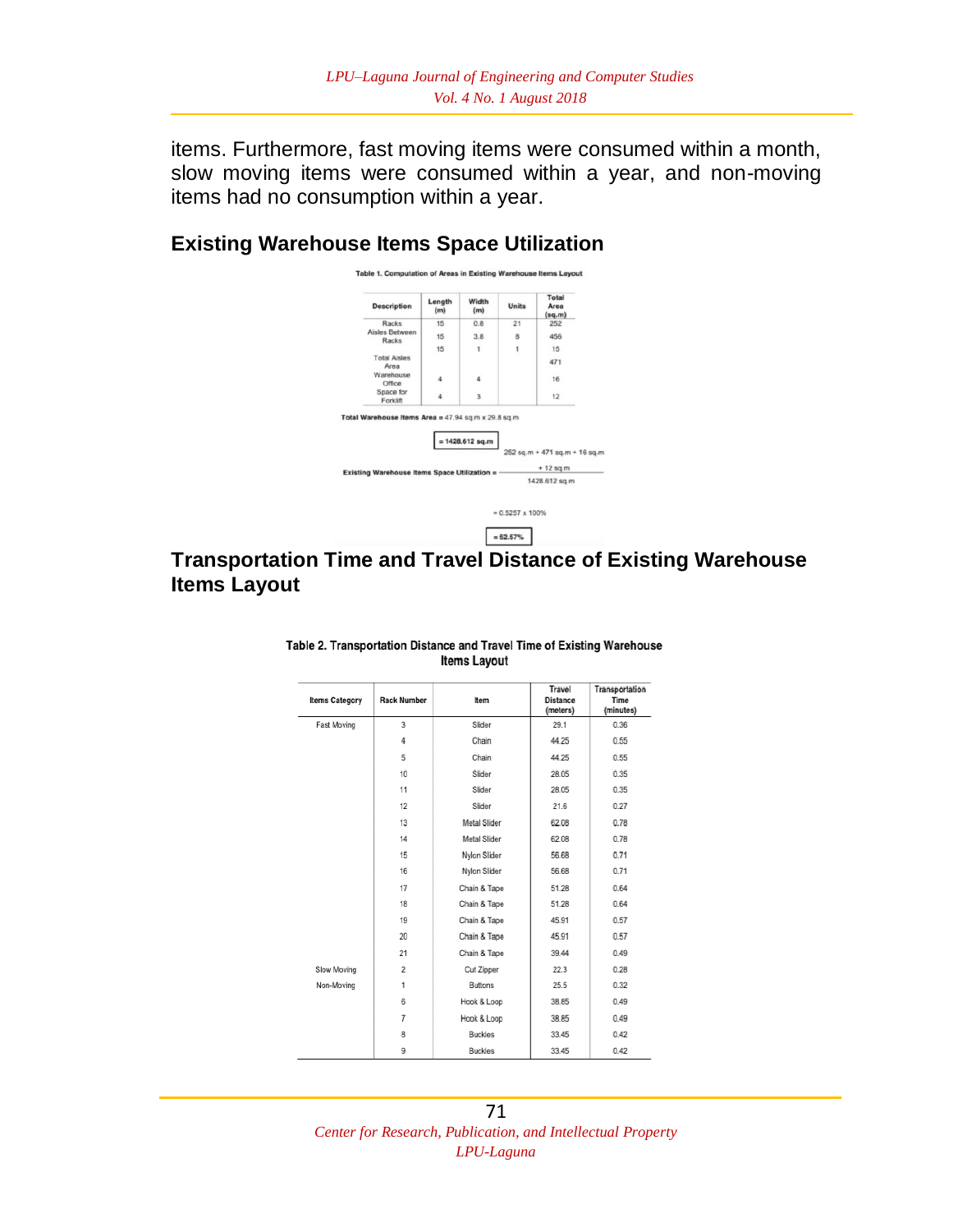Table 2 shows the items category of each item, the rack numbers, the items name, the current travel distance, and the current transportation time. The researchers noticed that even the products were categorized as fast-moving item. It had the farthest travel distance and longest transportation time among all the items inside the warehouse.

 $f(x) = f(x)$ 

#### **Why-Why Analysis**

| <b>Short Term</b><br>Long Term<br>Automate<br>Can't<br>Clean out the<br>They don't<br>system to offer<br>easily<br>They are<br>Manufacturers<br>use the<br>inventory that<br>real-time.<br>view<br>manually<br>don't have full<br>believe to be no<br>Barcode/<br>accurate<br>3<br>27.27%<br>stock<br>counting/<br>visibility to<br>longer useful to<br>information<br>Square<br>level of<br>checking<br>their inventory<br>Code<br>the productivity<br>about stock<br>the<br>stocks<br>level and<br>of business.<br>Technology<br>composition.<br>Raw materials<br>Raw materials<br>Separate finish<br>or fast-moving<br>or fast-moving<br>Group<br>Improper<br>materials are<br>materials are in<br>goods (indent<br>products by<br>$\overline{2}$<br>18.18%<br>Product<br>٠<br>not in the most<br>the back of the<br>material) s to<br>their<br>Location<br>classification<br>accessible<br>Warehouse<br>raw materials<br>location<br>Item<br>Put signage in<br>Not<br>the racks and<br>Racks/Products<br>Can't easily<br>Plan how and<br>assigned color<br>don't have<br>$\overline{2}$<br>18.18%<br>find the<br>what signage to<br>to distinguish<br>Picking<br>enough<br>of<br>what is the<br>products<br>put<br>signage<br>Products<br>classification<br>of products.<br>Employees<br>5s<br>Not all<br>don't have<br>method<br>Conduct 5s<br>employees are<br>enough training<br>$\overline{2}$<br>is not<br>training for the<br>18 18%<br>knowledgeable<br>and<br>employees<br>in 5s method<br>understanding<br>in 5s method |           | Why 1 | Why 2 | Why 3 | polition |  | Occurrence |            |
|--------------------------------------------------------------------------------------------------------------------------------------------------------------------------------------------------------------------------------------------------------------------------------------------------------------------------------------------------------------------------------------------------------------------------------------------------------------------------------------------------------------------------------------------------------------------------------------------------------------------------------------------------------------------------------------------------------------------------------------------------------------------------------------------------------------------------------------------------------------------------------------------------------------------------------------------------------------------------------------------------------------------------------------------------------------------------------------------------------------------------------------------------------------------------------------------------------------------------------------------------------------------------------------------------------------------------------------------------------------------------------------------------------------------------------------------------------------------------------------------------------------------------------------|-----------|-------|-------|-------|----------|--|------------|------------|
|                                                                                                                                                                                                                                                                                                                                                                                                                                                                                                                                                                                                                                                                                                                                                                                                                                                                                                                                                                                                                                                                                                                                                                                                                                                                                                                                                                                                                                                                                                                                      | Causes    |       |       |       |          |  |            | Percentage |
| optimized<br>practiced<br>at all time                                                                                                                                                                                                                                                                                                                                                                                                                                                                                                                                                                                                                                                                                                                                                                                                                                                                                                                                                                                                                                                                                                                                                                                                                                                                                                                                                                                                                                                                                                | materials |       |       |       |          |  |            |            |
|                                                                                                                                                                                                                                                                                                                                                                                                                                                                                                                                                                                                                                                                                                                                                                                                                                                                                                                                                                                                                                                                                                                                                                                                                                                                                                                                                                                                                                                                                                                                      |           |       |       |       |          |  |            |            |
|                                                                                                                                                                                                                                                                                                                                                                                                                                                                                                                                                                                                                                                                                                                                                                                                                                                                                                                                                                                                                                                                                                                                                                                                                                                                                                                                                                                                                                                                                                                                      |           |       |       |       |          |  |            |            |
|                                                                                                                                                                                                                                                                                                                                                                                                                                                                                                                                                                                                                                                                                                                                                                                                                                                                                                                                                                                                                                                                                                                                                                                                                                                                                                                                                                                                                                                                                                                                      |           |       |       |       |          |  |            |            |

#### **Table 3. Causes of Unorganized Warehouse**

Table 3 shows the causes of unorganized warehouse and its 3 why's. It also showed the solution for each reason both short terms and long term time frame. Company XYZ give percentage for cannot easily view stock level of the materials, improper product location, not optimized picking of products, and 5S method are not practice at all time that cause unorganized warehouse of 27.27%, 18.18%, 18.18% and 18.18%, respectively.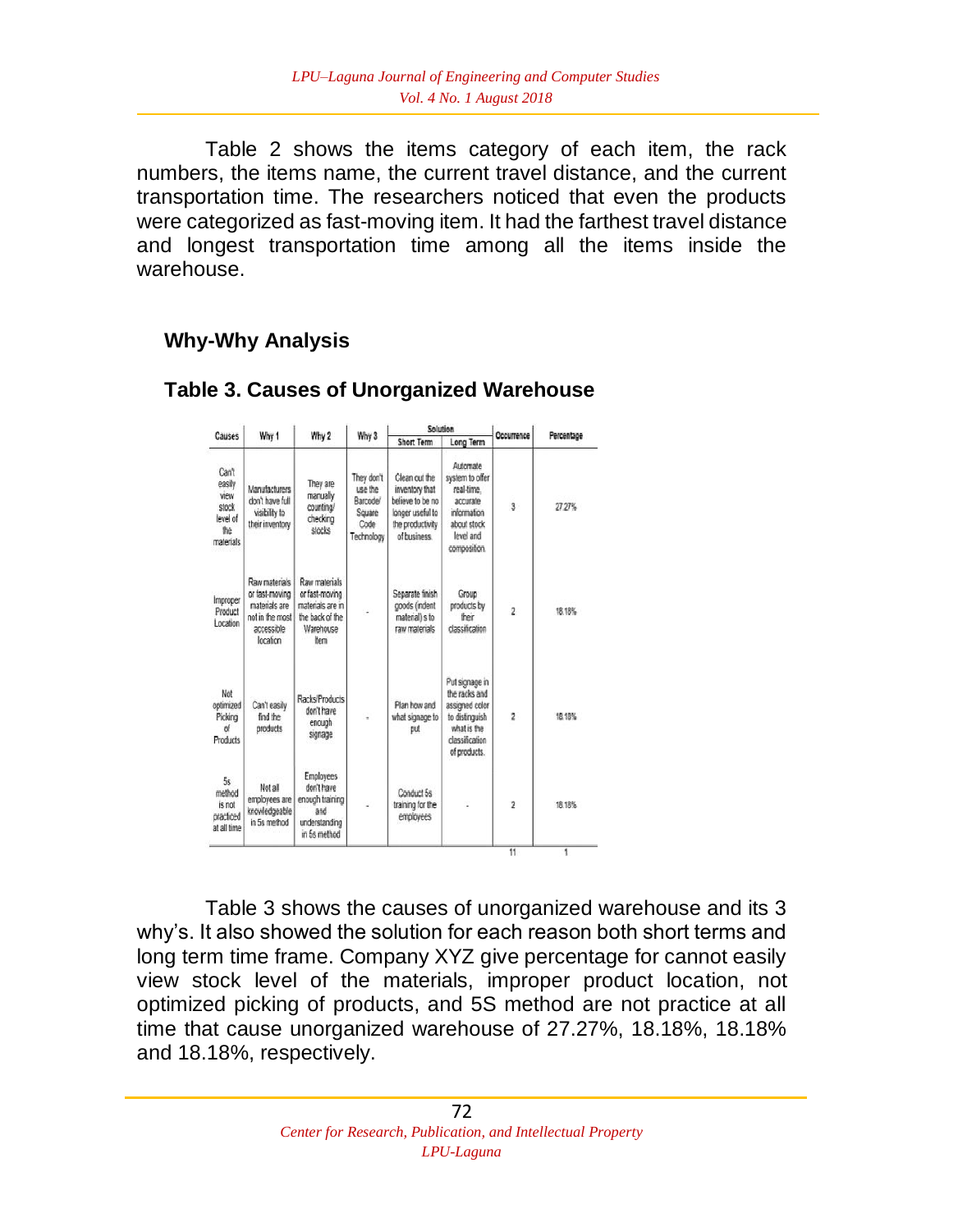

#### **Proposed Warehouse Items Layout**

**Figure 3. Proposed Warehouse Items Layout**

Figure 3 shows the first proposed warehouse items layout. The researchers had saved a total space of 193.01 sq.m which was 13.51% of the total warehouse items space converted into receiving area and shipping area. The first thing the researchers did is to sort all items according to the frequent use or pick up by using the ABC analysis: A being the fast moving which was the raw materials of zipper, B being the slow moving which was the cut zipper, and C being the non-moving which was the non-zipper products. For the propose warehouse items layout, the researchers placed the items in the racks according to its product category and also same products were close to each other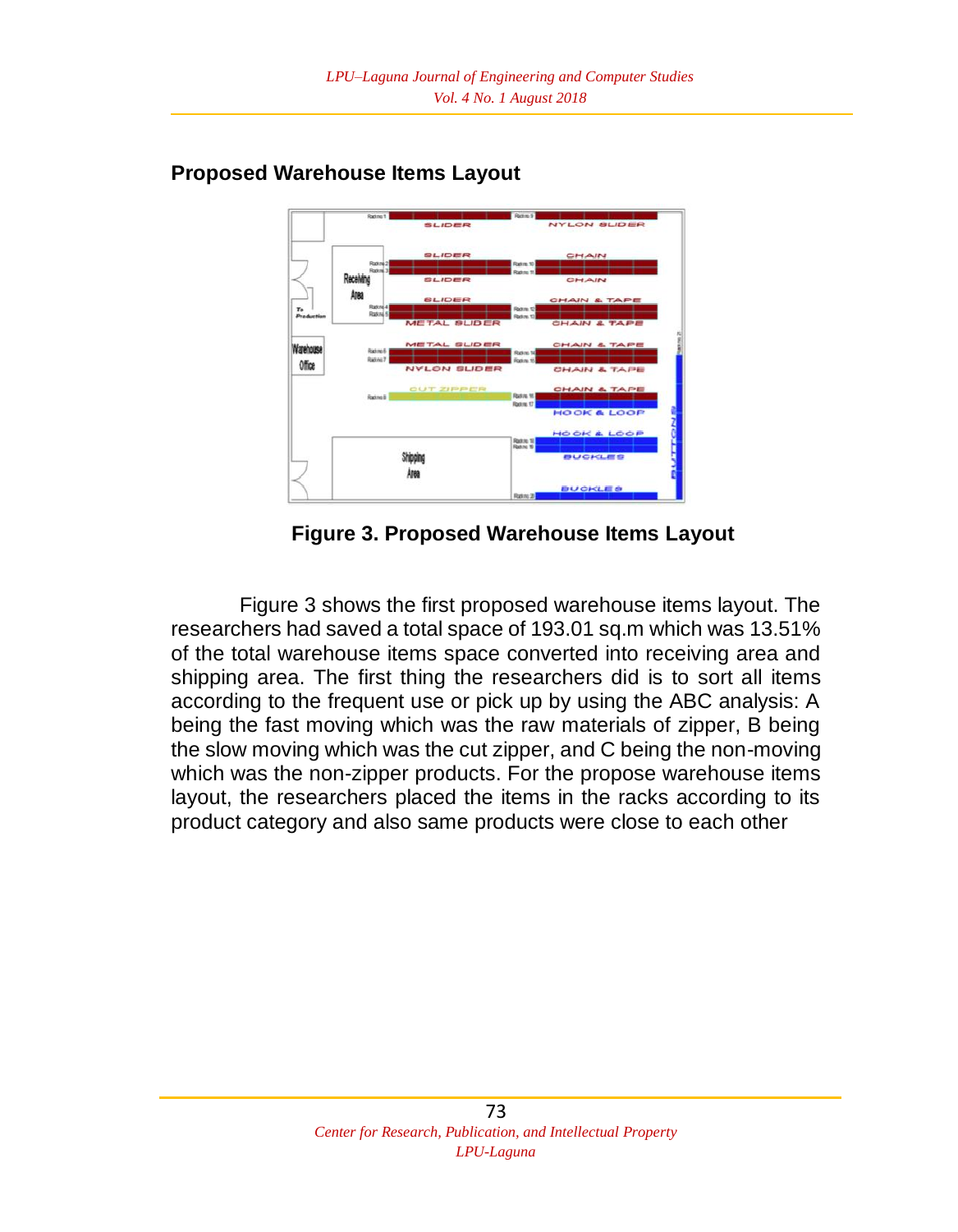Saved Area =  $50.4$  sq.m +  $142.61$  sq.m



 $= 142.61$  sq.m

#### **Space Utilization:**

| Description                                                  | Length<br>(m) | Width<br>(m) | <b>Units</b>             | Total<br>Area<br>(sq.m)           |  |  |
|--------------------------------------------------------------|---------------|--------------|--------------------------|-----------------------------------|--|--|
| Racks                                                        | 15            | 0.8.         | 21                       | 252                               |  |  |
| Aisles Between<br>Racks                                      | 15            | з            | $\overline{\mathcal{E}}$ | 315                               |  |  |
|                                                              | 15            | 4.1          | з                        | 184.5                             |  |  |
| <b>Total Aisles</b><br>Area                                  |               |              |                          | 532.5                             |  |  |
| Warehouse<br>Office                                          | 4             | 4            |                          | 16                                |  |  |
| Space for<br>Forklift                                        | 4             | 3            |                          | 12                                |  |  |
| Receiving Area                                               | 6.3           | $\mathbf{a}$ |                          | 50.4                              |  |  |
| Shipping Area                                                | 21.94         | 6.5          |                          | 142.61                            |  |  |
| $= 1428.612$ sq.m                                            |               |              |                          |                                   |  |  |
|                                                              |               |              |                          | 252 sq.m + 532.5 sq.m + 16 sq.m + |  |  |
| 12 sq.m + 50.4 sq.m + 142.61 sq.m                            |               |              |                          |                                   |  |  |
| Propose 1 Warehouse Items Space Utilization =                |               |              |                          | 1428.612 sq.m                     |  |  |
|                                                              |               |              | $= 0.7038 \times 100\%$  |                                   |  |  |
|                                                              |               |              |                          |                                   |  |  |
|                                                              |               |              | $= 70.38%$               |                                   |  |  |
|                                                              |               |              |                          |                                   |  |  |
| Space Utilization Percent increased versus Existing = 17.81% |               |              |                          |                                   |  |  |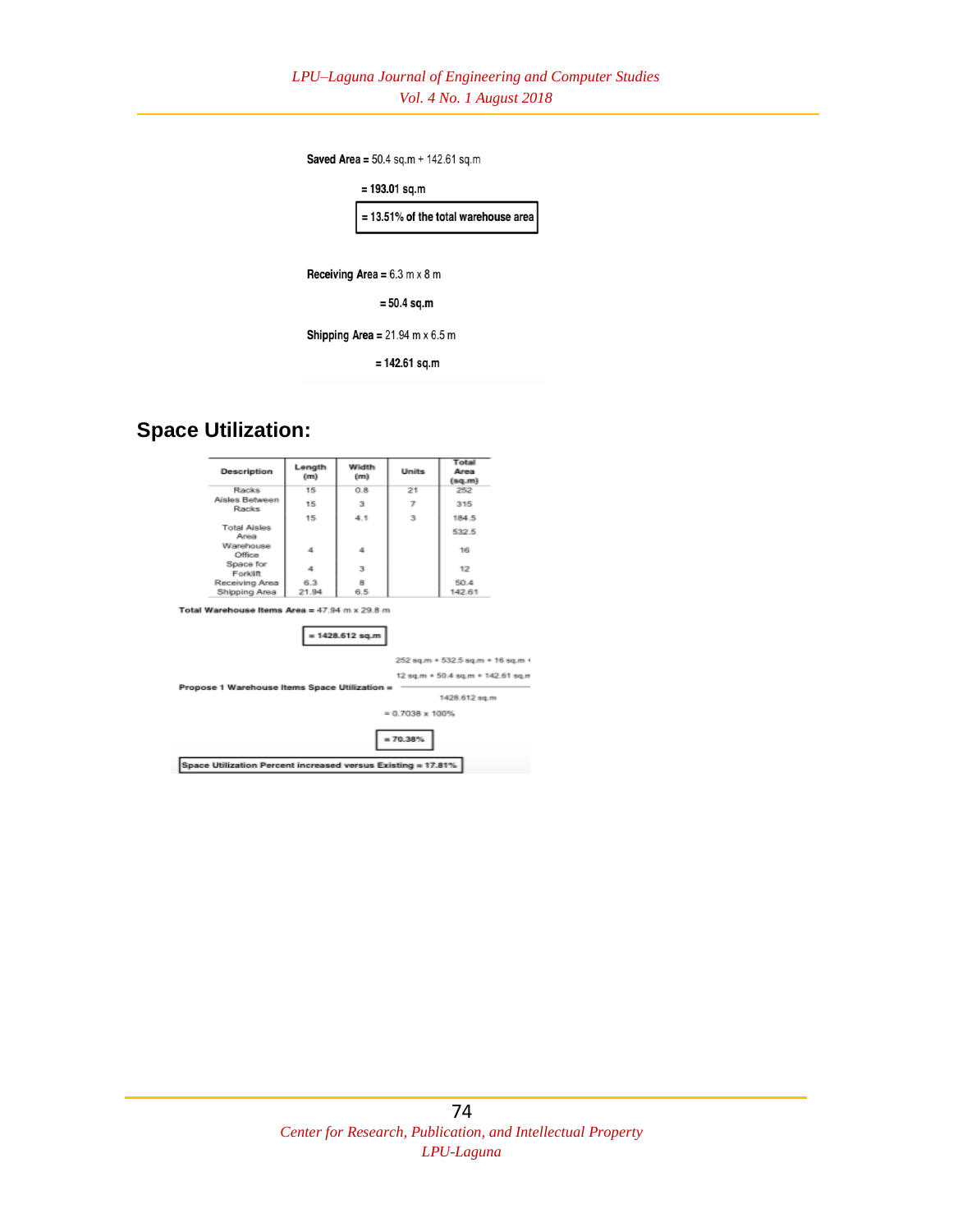#### **Comparison of Travel Distance and Transportation Time of Existing and Proposed Warehouse Items Layout**

| Material<br>Category | Rack<br>Number | Item         | Current<br>Travel<br><b>Distance</b><br>(meters) | Proposed<br>1 Travel<br><b>Distance</b><br>(meters) | <b>Cut Travel</b><br>Distance<br>in<br>Proposed<br>1 (meters) |
|----------------------|----------------|--------------|--------------------------------------------------|-----------------------------------------------------|---------------------------------------------------------------|
|                      | 3              | Slider       | 29.1                                             | 19.44                                               | 9.66                                                          |
|                      | 4              | Chain        | 44.25                                            | 41.94                                               | 2.31                                                          |
|                      | 5              | Chain        | 44.25                                            | 37.44                                               | 6.81                                                          |
|                      | 10             | Slider       | 28.05                                            | 19.44                                               | 8.61                                                          |
|                      | 11             | Slider       | 28.05                                            | 23.94                                               | 4.11                                                          |
|                      | 12             | Slider       | 21.6                                             | 23.94                                               | $-2.34$                                                       |
| Fast                 | 13             | Metal Slider | 62.08                                            | 24.04                                               | 38.04                                                         |
| Moving               | 14             | Metal Slider | 62.08                                            | 24.04                                               | 38.04                                                         |
|                      | 15             | Nylon Slider | 56.68                                            | 28.61                                               | 28.07                                                         |
|                      | 16             | Nylon Slider | 56.68                                            | 41.94                                               | 14.74                                                         |
|                      | 17             | Chain & Tape | 51.28                                            | 46.61                                               | 4.67                                                          |
|                      | 18             | Chain & Tape | 51.28                                            | 46.61                                               | 4.67                                                          |
|                      | 19             | Chain & Tape | 45.91                                            | 42.04                                               | 3.87                                                          |
|                      | 20             | Chain & Tape | 45.91                                            | 42.04                                               | 3.87                                                          |
|                      | 21             | Chain & Tape | 39.44                                            | 37.44                                               | 2.00                                                          |

# **Table 4. Comparison of Travel Distance and Transportation Time of Existing and Proposed Warehouse Items Layout**

Table 4 shows the comparison of the existing travel distance and the proposed 1 travel distance. The travel distance of all the racks in the fast-moving category was the most priority of the researchers to minimize travel distance of the personal. From the table above, metal slider and nylon slider had the most cut distance, with the percentage of almost 50% of the current travel distance.

### **CONCLUSION**

1. This study assessed the existing warehouse of Company XYZ in terms of total warehouse area, space utilization, the travel distance, transportation time, and equipment that the company were using in the warehouse. The total warehouse area was 1428.612 sq.m with a space utilization of 52.57%. The farthest rack travel by the warehouse personnel was about 62.08 meters, and the longest transportation time was 0.78 when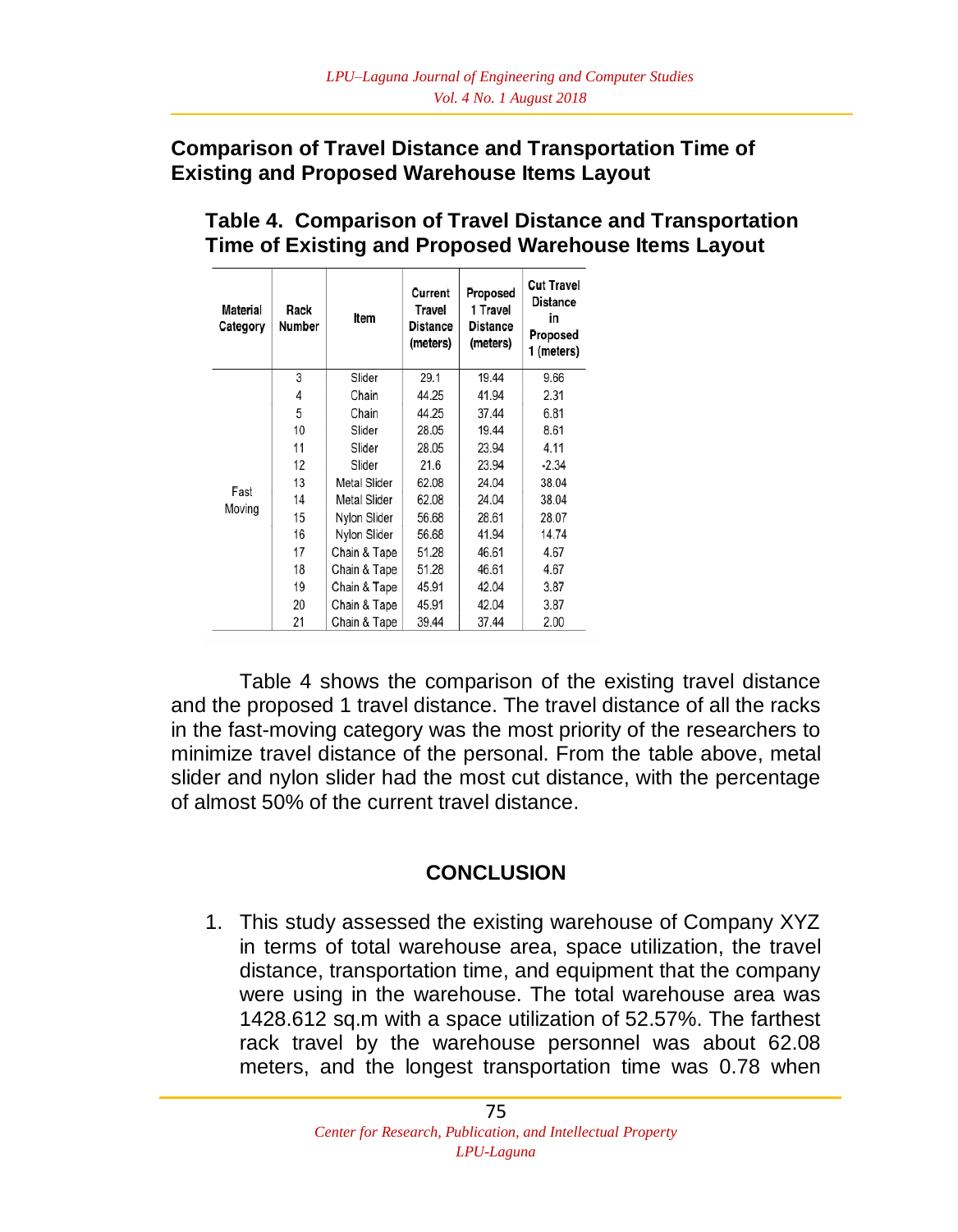heading into that rack. The warehouse used 2 forklifts with a dimension of 2.43m x 0.94m x 2.09.

- 2. Why-Why Analysis was performed with the company cannot easily view stock level of the materials, 27.27%; improper product location, 18.18%; not optimized picking of products, 18.18%; and 5s method was not practiced at all time, 18.18% causing the unorganized warehouse.
- 3. The researchers proposed a warehouse items layout which considered the travel of forklift when making turns between the racks, with a space capacity of 70.38%. First thing the researchers did is to sort all items according to its frequent use or pick up by using ABC analysis; A being the fast moving, B being the slow moving, and C being the non-moving. Next, the researchers placed same items in racks according to its category and also same products were placed close to each other. Cleaning the racks for the non-moving products to be written off by following the advice of the top management. To standardize the warehouse items label for the racks down to the product must be place. Sustainability was very important because 5s should not be seen as a one-time event, but must always accomplished with discipline. Regular checking and reassessment were needed to practice continuous improvement. The researchers recommend this proposal to the company; because it increased the space capacity by 17.81%.

# **RECOMMENDATIONS**

- 1. To the Company XYZ, for them to improve accurate information about stock level and composition to reduce labor costs, to have signage in racks, and to assign color to distinguish what was the classification of products, to have bar coding scanning and printing into boxes, and for them to apply all the improvements that the researchers have thought based on observations that could make their warehouse a better one.
- 2. To the current company owners, for them to conduct 5S training for the workers to be able to recognize the methods for